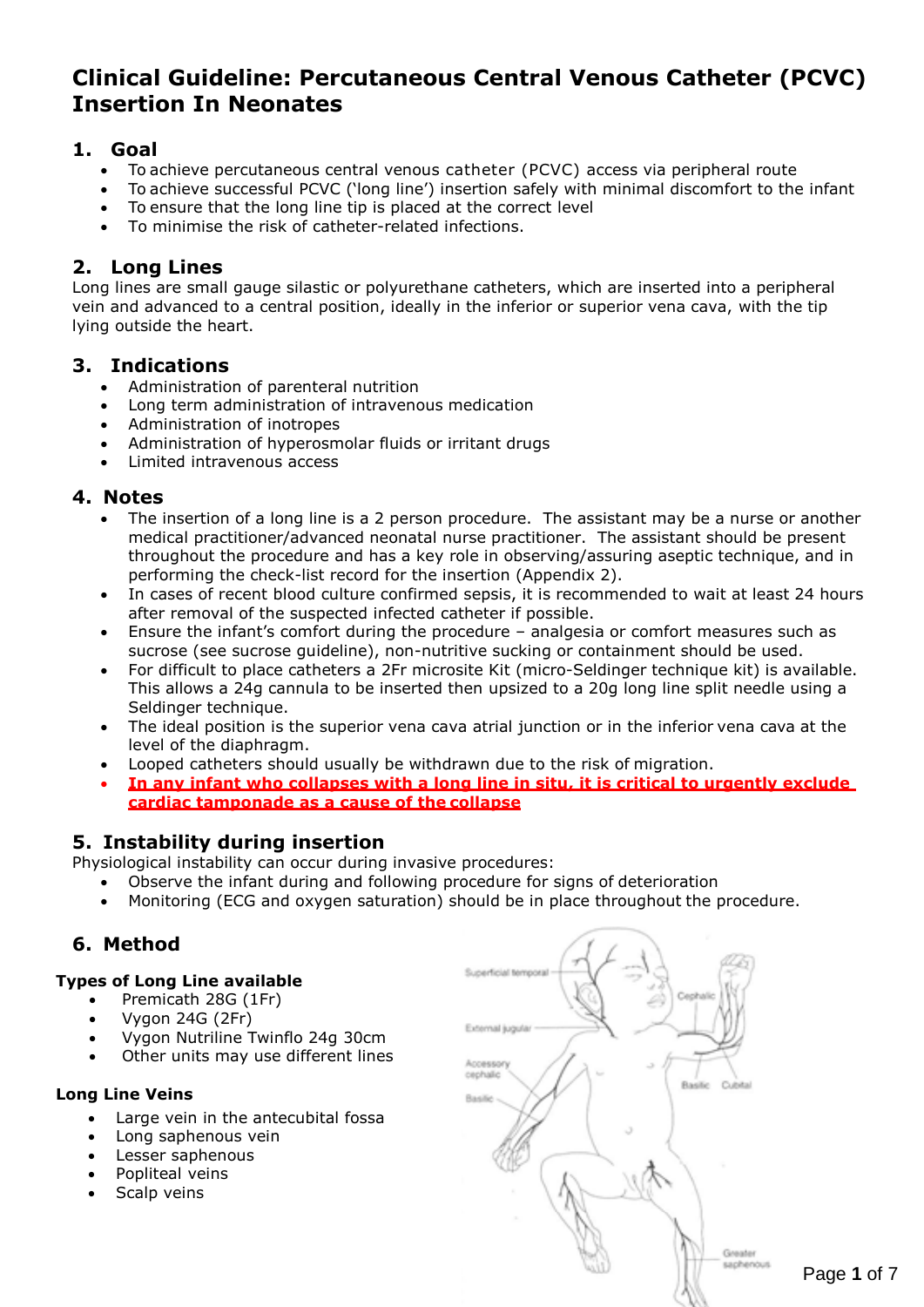#### **Insertion Distance**

- For long lines inserted via the leg measure from insertion site to xiphisternum
- For long lines inserted via the arm measure from the insertion site to the sternal notch
- For scalp long lines measure from the site of insertion to the clavicular head and then to the sternum, level with the second intercostal space

| Table 1. Patient position and measurement for Percutaneous catheter insertion <sup>1</sup> |                                                                                                                 |                                                                                                                                                    |  |  |
|--------------------------------------------------------------------------------------------|-----------------------------------------------------------------------------------------------------------------|----------------------------------------------------------------------------------------------------------------------------------------------------|--|--|
| <b>Site of insertion</b>                                                                   | <b>Position of baby</b>                                                                                         | <b>Measurement</b>                                                                                                                                 |  |  |
| Antecubital veins                                                                          | Supine, abduct arm at 90° Turn head<br>toward insertion site to prevent<br>catheter travelling towards the head | Insertion site, along venous<br>pathway to suprasternal notch,<br>to 3rd right intercostal space                                                   |  |  |
| Saphenous veins                                                                            | Supine for greater saphenous -<br>extend leg                                                                    | Insertion site, venous pathway<br>to xiphoid<br>process                                                                                            |  |  |
| Scalp veins                                                                                | Supine, turn head to side (though<br>may have to turn the head to midline<br>to assist advancement of catheter) | Follow approximate pathway<br>from insertion site near ear to<br>jugular vein to right<br>sternoclavicular joint to 3rd<br>right intercostal space |  |  |

#### **Equipment Required**

- **Assistant**
- Percutaneous central venous catheter trolley
- Clinell wipes for surface cleaning
- IV Cut down set/longline pack
- Good source of light
- Minor ops towel pack/clear ops drape if using longline pack
- Gown
- 10 mL syringe
- 2 mL syringe
- Needleless connections (Bionectors)
- Tape measure
- Blunt needle (for drawing up the saline flush)
- 0.9% sodium chloride ampoule 10mls
- Clinell antiseptic wipe (2% chlorhexidine in 70% isopropyl alcohol) for skin disinfection (standard)\*
- Sterile gauze small and large
- Cavilon spray
- Steristrips (Size 6 mm x 38 mm)
- Transparent sterile dressing
- Desired Long line
- Sterile gloves x2 pairs

#### **Rational Choice of Antiseptic**

2% chlorhexidine gluconate and 70% isopropyl alcohol provides superior skin disinfection in adults compared with weaker chlorhexidine solutions. This combination antiseptic may also be used safely in preterm neonates providing it is used sparingly and care is taken to ensure that there is no prolonged contact of solution with the skin. Use of the small impregnated Clinell wipes (as used for peripheral venous cannulation) should minimise the risk of excess antiseptic application/contact.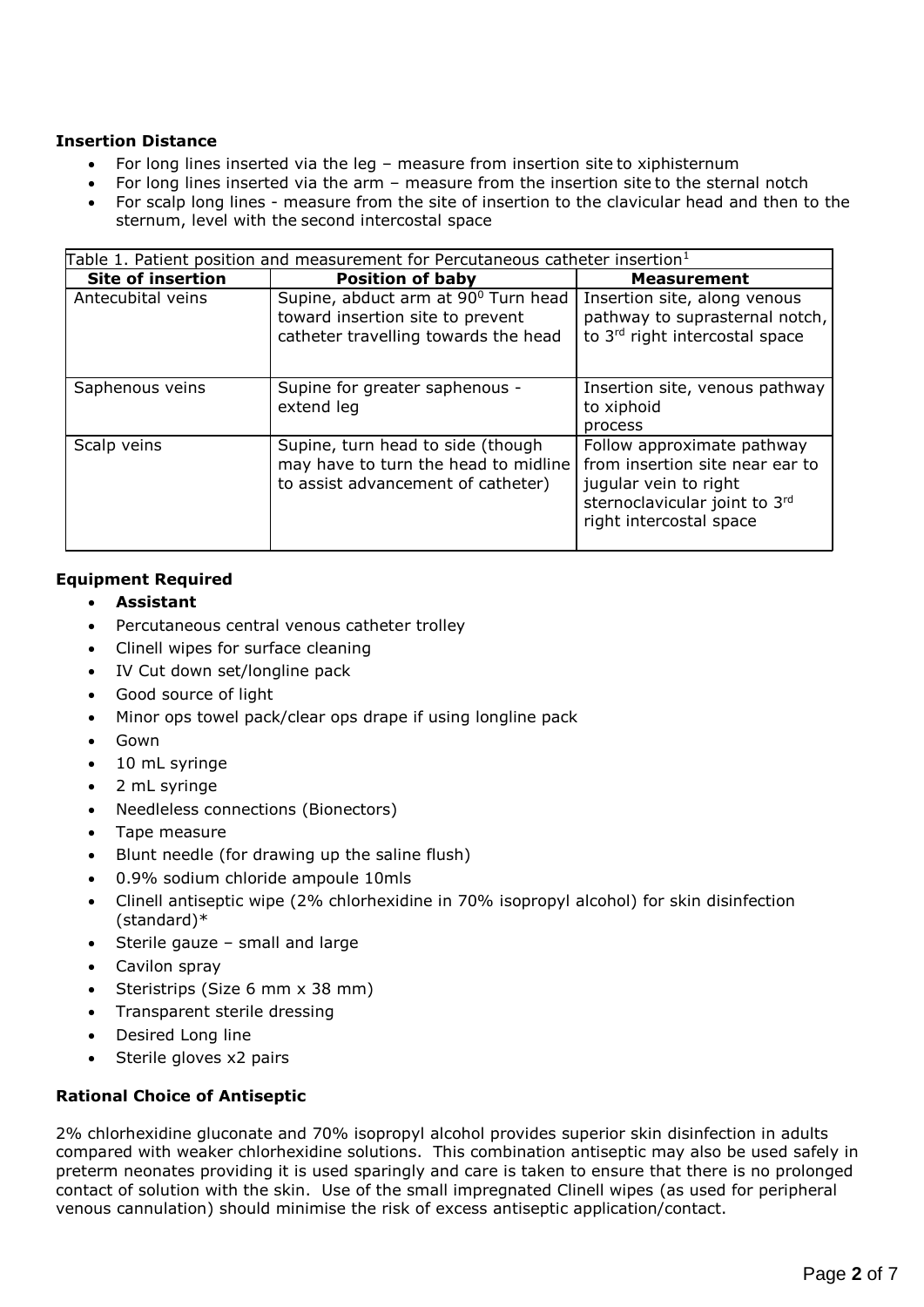\*NB For extremely preterm infants (<26 weeks' gestation) who are aged under 48-72 hours postnatal at the time of planned PCVC insertion, the risk of chemical skin injury is probably greater and it would be reasonable in such circumstances to use a weaker concentration chlorhexidine solution instead, e.g. Unisept (0.05% w/v chlorhexidine gluconate solution) or Tisept (equivalent to chlorhexidine gluconate 0.015% w/v; Cetrimide 0.15% w/v).

#### **Prior to the Procedure**

- In advance of the insertion, inspect the infant for suitable insertion sites
- Assess skin integrity prior to insertion
- Determine the desired catheter length by measuring the distance between the insertion site and the desired tip location

#### **Skin Preparation - NB: This is a 2 person procedure to ensure adherence to aseptic technique.**

Use the dedicated percutaneous central venous catheter trolley and ensure equipment listed above is complete.

Wash hands, apply gloves and apron.

Measure length of expected catheter insertion from selected insertion site(s) to intended location of catheter tip.

**Assistant** to damp dust the incubator ensuring the portholes are wiped with a Clinell wipe.

Re-wash hands, clean trolley with Clinell wipe, then following strict

aseptic principles, open out the IV cut down set onto the cleaned trolley surface and add further equipment as required.

Put on a sterile gown and double gloves, using strict aseptic non-touch technique

Prepare your equipment. (Handle the catheter with care, do not stretch or apply tension).

Flush catheter with 0.9% saline and leave the syringe attached. **DO NOT** cut the catheter to alter the length.

**Assistant** to open and offer 1 or 2 (depending on the size of the area subject to cleaning) individually wrapped antiseptic Clinell wipes (2% chlorhexidine in 70% isopropyl alcohol) to the operator for them to take and place onto the sterile field. (NB Consider using a weaker antiseptic solution instead, only if baby <26 weeks gestation and aged <72 hours postnatal at the time of catheterisation) .

**Assistant** to position the infant to facilitate insertion, ensuring that comfort measures and any pain medication is provided.

With **assistant's** help, position the drape over the baby with the required insertion site available via the central aperture with the limb being held, as necessary, by your assistant to keep your field sterile.

Using the clinell wipe, clean the area selected for catheter insertion thoroughly, for a minimum of 10 seconds and maximum of 20 seconds. NB: It is important that there is only a **single** application of antiseptic made to the skin area, to minimise the risk of chemical skin injury from the antiseptic solution. If catheterisation is done via a limb, the assistant should hold the limb through the aperture while the skin is disinfected by the operator. The operator can then fully take over the holding of the baby's limb using sterile gauze, holding the area already disinfected, before cleaning the remainder of the limb.

Allow the disinfected area to air dry completely (for at least 30 seconds) before proceeding with catheter insertion

Do *not* use sterile water to wipe off the disinfected skin area after application of antiseptic solution (*unless* catheter insertion has been *unsuccessful)*, because this practice potentially negates the longer term efficacy of the chlorhexidine antiseptic. Remove top pair of gloves and follow the Aseptic Catheter Insertion Technique as follows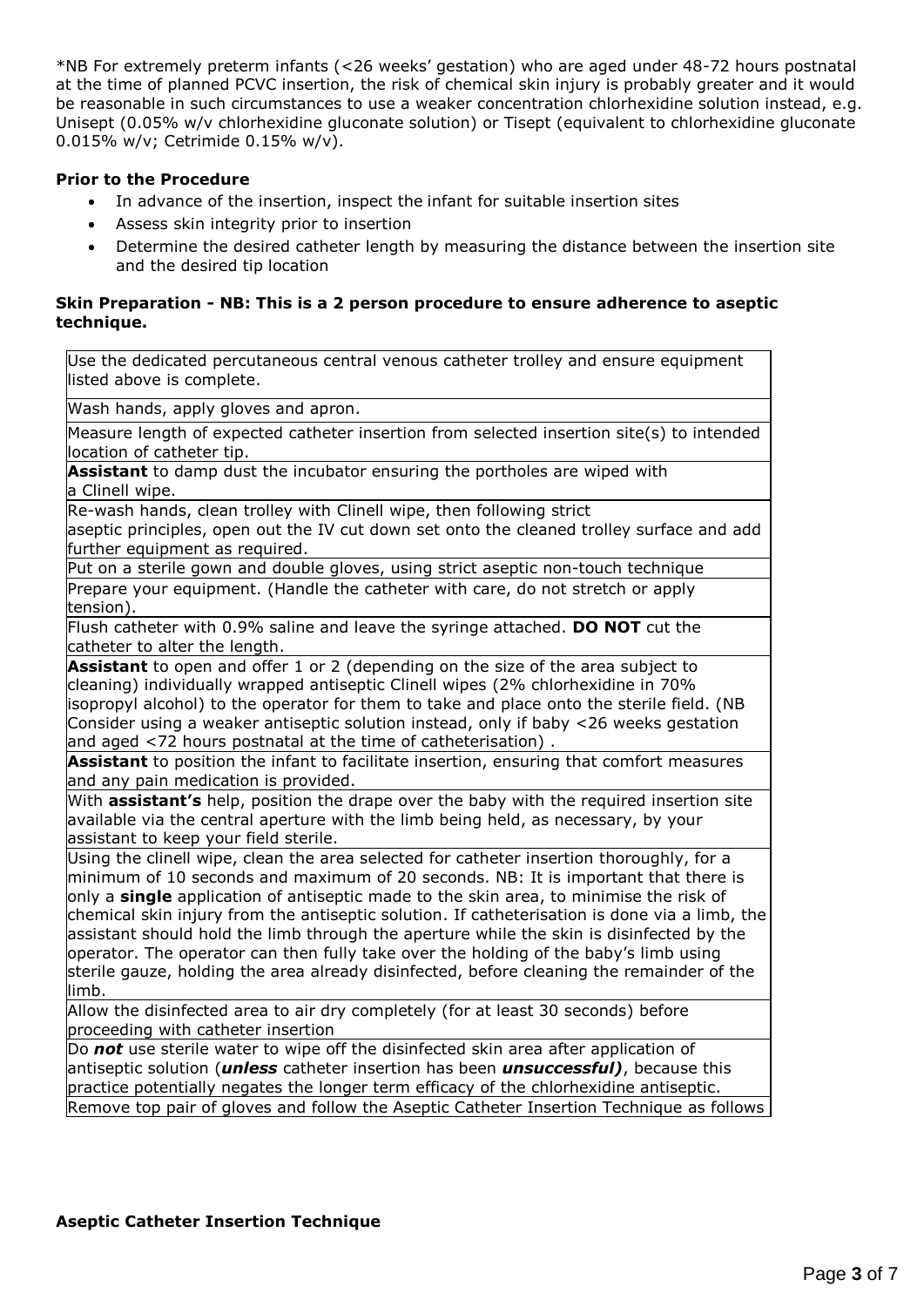Apply tourniquet to limb (if necessary) using gauze, or have an assistant (who would then also need to be surgically gowned) apply pressure above the sterile site if necessary. Anchor the vein by stretching the overlying skin with the thumb and fingers of the free hand.

Insert the split needle or appropriate cannula through the skin about 0.5-1cm distal to the intended vein at a low angle (15-30°). When flash back occurs advance chosen cannula/needle appropriately. Release the tourniquet (if used). Introduce the primed catheter through the needle/cannula using non-toothed forceps and advance percutaneous central venous catheter to the desired length. Remove split needle carefully, ensuring the catheter does not move position.

Apply Cavilon to skin (if <28 weeks gestation) by holding the bottle 10-15cm above the site and apply an even application to prevent skin damage from the adhesive dressings. Allow 30 seconds to dry. Ensure the bottle is cleaned before and after use.

 Secure the percutaneous central venous catheter in place using Steristrips. If any dried blood needs to be removed from the skin following line insertion, sterile water may be used sparingly for this purpose prior to applying the transparent dressing.

When the area is completely dry, apply a dressing to secure the PCVC in place. Remove stylet if Vygon Nutriline Twinflo used.

Attach infusion of saline as standard practice at 0.5 mL/hr until line position is confirmed.

Verify and document satisfactory catheter tip location via an x-ray. If catheter position needs to be adjusted following x-ray, use strict aseptic technique when making any adjustments, and ensure a further check radiograph is obtained to document satisfactory position. Complete Long Line insertion sticker in clinical notes (procedure sheet)

#### **Microsite MST (Micro-Seldinger Technique)**

Additional steps for using MST to aid insertion in difficult cases. The MST allows the upsizing of a 24g needle to a 20g standard split needle. The technique must be used appropriately, trying technique in too small a vein is likely to tear vein. This is a guidewire-based technique and it is vital that it is possible to grasp and remove wire at all times during procedure – a retained wire is a never event. In the case of retained wire follow same procedure to broken/retained catheter as detailed below.

Apply tourniquet to limb (if necessary) using gauze, or have an assistant (who would then also need to be surgically gowned) apply pressure above the sterile site if necessary. Anchor the vein by stretching the overlying skin with the thumb and fingers of the free hand.

Insert provided needle in MST kit or 24g cannula into desired blood vessel and remove stylet and tourniquet

Thread wire provided through cannula/needle. Wire should pass easily, without resistance and should move freely. If resistance is met, this is suggestive that the cannula/wire is not properly placed in vessel.

Wire should be 2-4cm in to vessel (beyond cannula/needle)

Remove cannula/needle, carefully ensuring that the wire does not move

Thread dilator/split needle assembly over the wire. Before inserting dilator assembly through skin the guidewire MUST be visible distal to the dilator assembly. In smaller vessels it may be necessary to do this in two stages so as to upsize vessel more gradually (inner dilator first followed by whole assembly)

During insertion of dilator assembly a gentle twisting motion may assist passage through the skin Once dilator assembly is inserted (to similar distance as standard technique) guidewire should still move freely. Guidewire is then removed followed by inner dilator, leaving split needle in vessel. This will usually bleed back, but not always.

Primed longline catheter can now be passed in the standard manner following which the split needle is removed and catheter secured.

#### **Confirm Catheter Position**

- Obtain an x-ray to confirm catheter tip location, using water soluble contrast (Omnipaque).
- The catheter tip should ideally be located in the inferior or superior vena cava
- The position will need to be confirmed within 24 hours by a consultant (BAPM, 2015)
- Occassionally a sub-optimal position may be considered acceptable due to difficult access. This should be clarified by the consultant and used for a short period of time with close monitoring. This should be discussed with parent and nursing staff should be aware
- Document the procedure in the infant's notes (using a sticker if it is local practice) including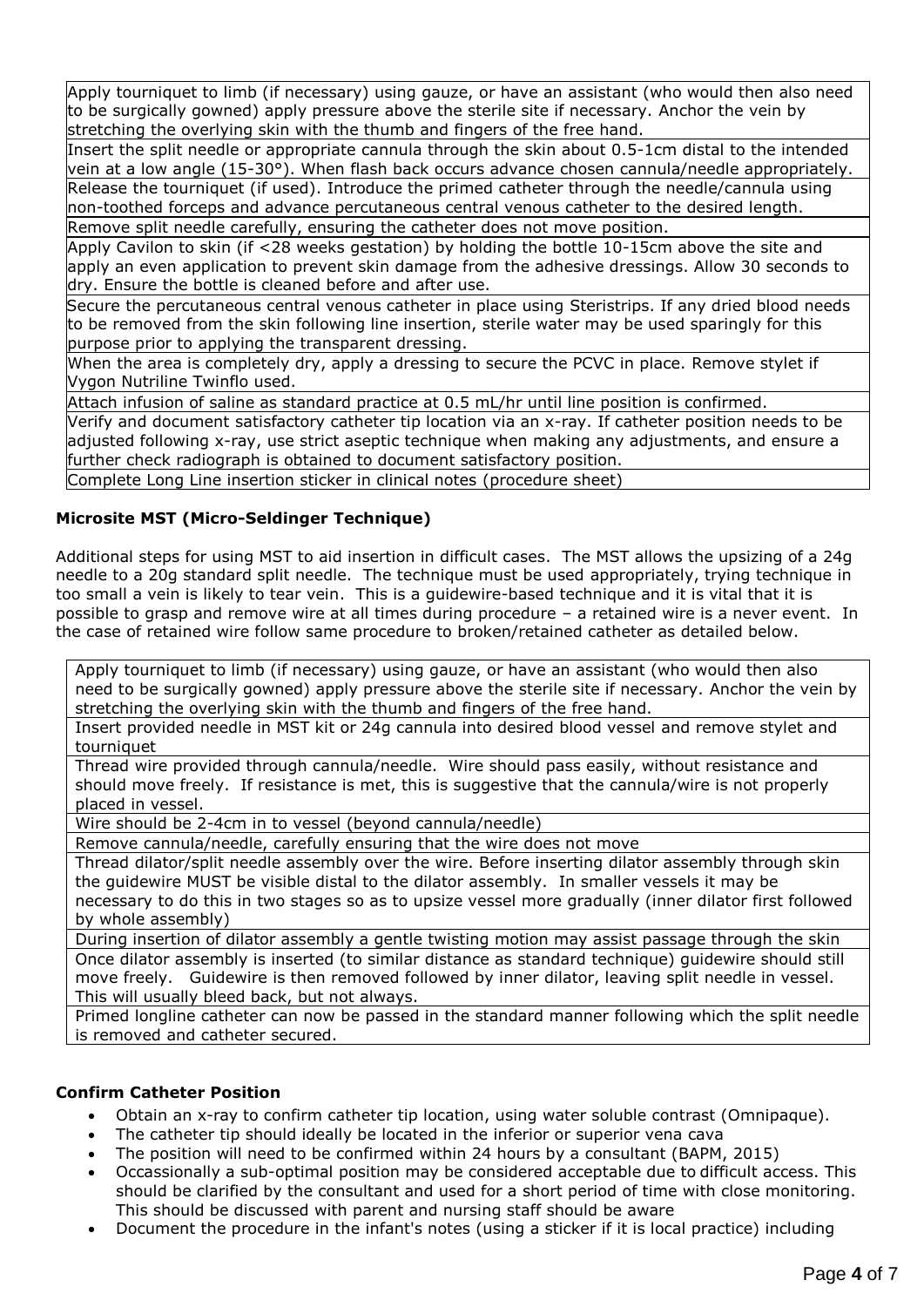any adjustments made. Clearly document if there are any deviations from optimal position (BAPM 2015)

 A repeat radiograph must always be done to check line tip position following any adjustment to the catheter – no exceptions

## **7. Complications**

#### **7.1 Localised Skin Irritation**

- 2% chlorhexidine in 70% isopropyl alcohol may cause chemical skin injury if used excessively
- Use of Clinell wipes should minimise this risk as there should be no excess cleaning solution to pool.
- Consider use of a weaker chlorhexidine solution only if gestation <26 weeks and infant aged <72hours postnatal at time of catheterisation (see notes above)
- Use Cavilon spray on skin of all neonates <28 weeks prior to securing dressing
- Daily skin integrity assessment at insertion site should be made and documented while the line is in situ

#### **7.2 Infection**

- Severity of illness, prematurity, postnatal age, poor skin integrity, multiple invasive procedures, inferior antiseptics, and length of time the line is in-situ all potentially increase the risk of infection
- Central catheters to be sited under strict aseptic conditions
- Good handwashing and non-touch technique maintained each time fluid is changed or drugs given (as per Catheter Care Bundle)
- Lines should be broken into as few times as possible
- Good practice is to remove the PCVC line if infection is suspected, however in some cases, it may be decided to treat with appropriate antibiotics without removal of the line
- In cases of recent sepsis wait at least 24 hours after removal of previously infected lines if possible before attempting a new line insertion

#### **7.3 Catheter migration**

- The catheter may have looped on insertion
- May have been inserted or migrate to the cardiac chambers, internal jugular vein, subclavian vein, ascending lumbar vein.
- Can cause pericardial effusion, pleural effusion, cardiac arrhythmias, tamponade, or cardiac perforation and tissue extravasation
- **Always consider the possibility of pericardial effusion/cardiac tamponade in any neonate with a long line/central venous catheter in-situ who collapses unexpectedly**
- Decision to remove line or re-position is based on the position of migration
- If the tip is in the heart the line must be pulled back to the optimum position and re-x-rayed prior to use
- The line may be pulled back and serve as a 'short' long line if looped in the jugular or brachiocephalic veins although there is more risk of fluid extravasation

#### **7.4 Catheter Dysfunction**

- Indicated by a rise in the pressures or inability to infuse fluid
- Due to malposition, fibrin clot, precipitate from infusate with high mineral content, drugs or lipid deposits
- Flexion of an extremity may also lead to temporary occlusion
- Check catheter fixation to ensure there are no kinks in the catheter
- Check the position of the catheter on X-ray -using contrast if necessary
- Consider flushing using aseptic technique to remove any blockage
- Consider line sepsis

#### **7.5 Catheter Breakage**

- The catheter may be punctured or even in rare cases severed by the introducer needle during insertion, snap because of excess tension on the external section of the catheter or rupture because of excessive pressure
- There is a risk of embolism formation from the internal section of the fractured catheter
- Do not move the limb excessively
- Secure the external portion of the catheter
- Apply pressure above the insertion site to prevent catheter advancing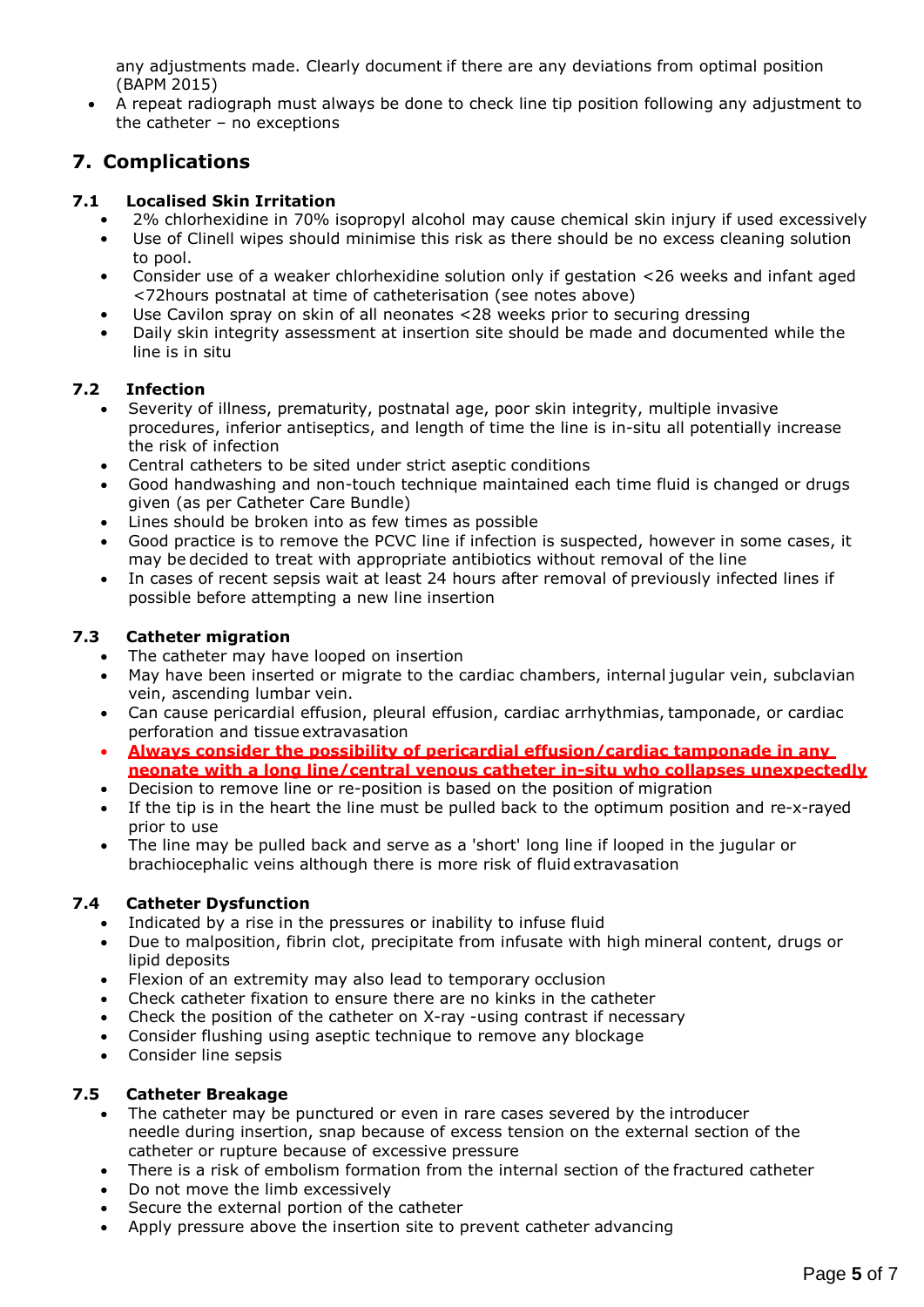- Contact Consultant Neonatologist urgently
- Consult with appropriate specialist if necessary e.g. Paediatric/Vascular Surgeon or Radiologist
- Keep parents informed and document actions in the notes

#### **8. Documentation**

- When the catheter is removed, the reasons for removal and the date/time of removal should be recorded in the case notes. The completed checklist (Appendix 2) must be completed by the assistant in all cases, and must clearly document their name and the name of the operator
- Audit of catheter-associated bloodstream infection is an ongoing audit for all centres as part of the National Neonatal Audit Programme
- Adherence to this guideline will be audited from review of completed catheter insertion checklists, and there should be particular scrutiny of checklists for cases of catheter-related infection

#### **References**

Clarke P, Craig JV, Wain J, et al:Safety and efficacy of 2% chlorhexidine gluconate aqueous versus 2% chlorhexidine gluconate in 70% isopropyl alcohol for skin disinfection prior to percutaneous central venous catheter insertion in preterm neonates: the ARCTIC randomised-controlled feasibility trial protocol: BMJ Open 2019;9:e028022. doi: 10.1136/bmjopen-2018-028022

BAPM (2015) Use of Central Venous Catheters in Neonates: A Framework for Practice, British Association of Perinatal Medicine,

[http://www.bapm.org/publications/documents/guidelines/Use%20of%20Central%20Ve](http://www.bapm.org/publications/documents/guidelines/Use%20of%20Central%20Venous%20Catheters%20in%20neonates.pdf) [nous%20Catheters%20in%20neonates.pdf](http://www.bapm.org/publications/documents/guidelines/Use%20of%20Central%20Venous%20Catheters%20in%20neonates.pdf)

Beardsall K, White DK, Pinto EM, Kelsall AW. (2003) Pericardial effusion and cardiac tamponade as complications of neonatal long lines: are they really a problem? *Archives of Disease in Childhood Fetal and Neonatal Ed*. July;88(4):F292-5. [III]

Darling JC. et al (2001) Central venous catheter tip in the right atrium: a risk factor for neonatal cardiac tamponade. *Journal of Perinatology*. October- November;21(7):461-4

Evans M, Lentsch D. (1999) Percutaneously inserted polyurethane central catheters in the NICU: one unit's experience. Neonatal Network. September;18(6):37-46

Gladman G, Sinha S, Sims DG, Chiswick ML. (1990) Staphylococcus epidermis and retention of neonatal percutaneous central venous catheters. *Archives of Disease in Childhood*. February;65(2):234-5.

Gomella TL, Cunningham MD, Eyal FG. (1994) Ch 25. Venous Access. In Neonatology 3rd Ed. Prentice-Hall International, London

Gomella TL, Cunningham MD, Eyal FG., Zenk (2003) Neonatology: Management, Procedures, On-Call Problems, Diseases and Drugs, 5th Edition, McGraw-Hill Medical. New York

Herring, W. LearningRadiology [Online] Available at: <http://www.learningradiology.com/misc/whpage.htm>

Leipala JA, Petaja J, Fellman V. (2001) Perforation complications of percutaneous central venous catheters in very low birth weight infants. *Journal of Pediatrics & Child Health.* April;37(2):168-71

Levene MI, Tudhope D, Thearle J. (1987) Ch 17. Disorders of the Cardiovascular System. In Essentials of Neonatal Medicine. Blackwell Scientific. London

Fioravanti J, Buzzard CJ, Harris JP. (1998) Pericardial effusion and tamponade as a result of percutaneous silastic catheter use. *Neonatal Network.* August;17(5):39-42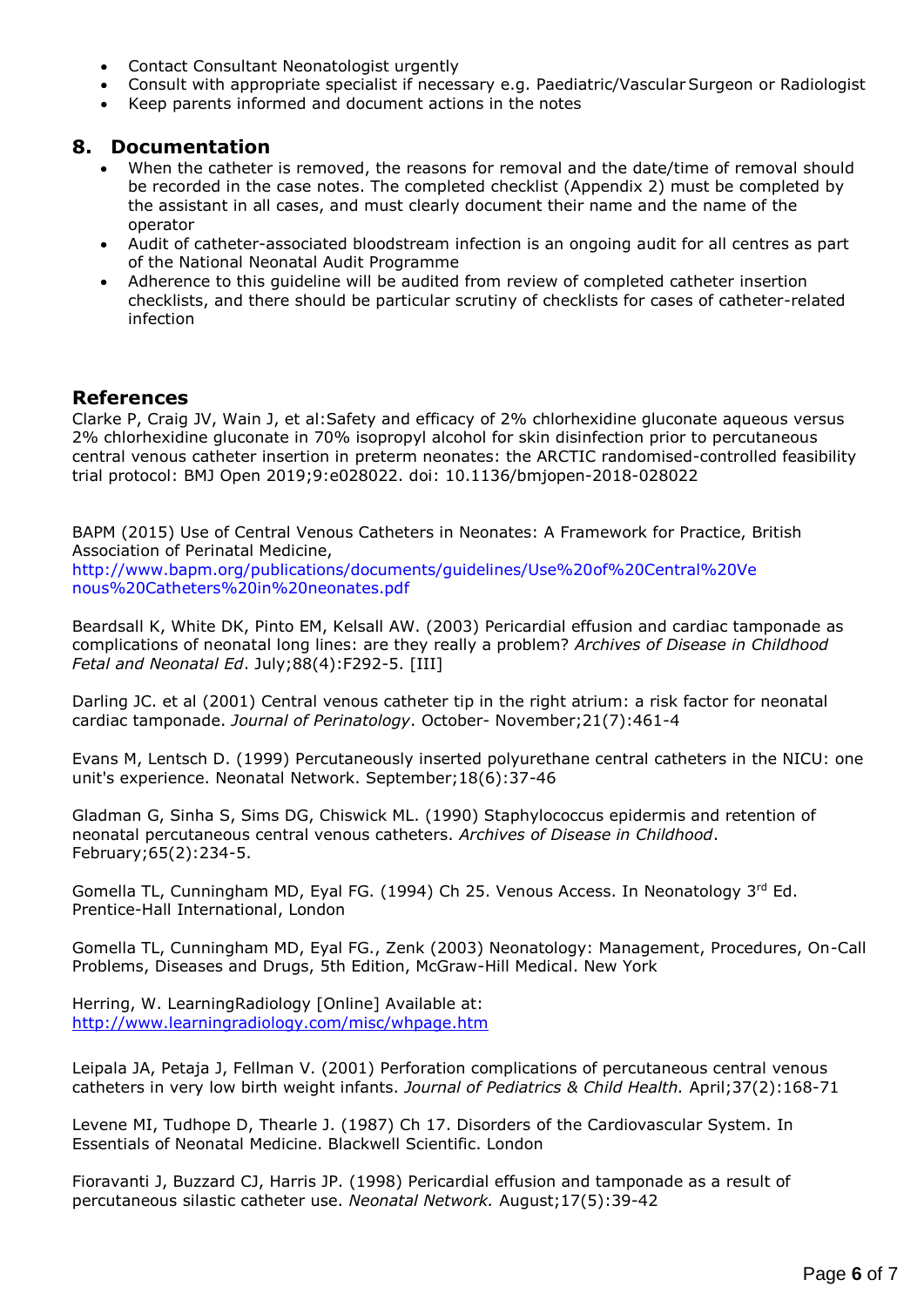Marx M. (1995) The management of difficult peripherally inserted central venous catheter line removal. Journal of Intravenous Nursing. September-October; 18(5):246-9.

Northern Ireland Adverse Incident Centre. (2001) Advice Notice - The use of central intravenous access in neonatal parenteral feeding

Rennie JM, Roberton NRC. (1999) *Textbook of Neonatology.* 3<sup>rd</sup> Ed. Churchill Livingstone. London

Rorke JM, Ramasethu J. (2002) Percutaneous central venous catheterisation Ch 31. In: MacDonald MG, Ramasathu J. *Procedures in Neonatology* 3<sup>rd</sup> Ed. Lippincott Williams & Wilkins. Philapdelphia

Rubin LG, Sanchez PJ, Siegel J, Levine G et al. (2002) Evaluation and treatment of suspected lateonset sepsis: a survey of neonatologists' practice. *Pediatrics.* October;110(4):e42

Smiths Medical International. (2005) 27 GA Single Lumen Central Venous Catheter (Kids Cath Neo) July.

Trotter CW (1996) Percutaneous central venous catheter-related sepsis in the neonate: an analysis of the literature from 1990-1994. *Neonatal Network.* April;15(3):15-28

Trotter CW (1998) A national survey of percutaneous central venous catheter practices in neonates. *Neonatal Network*. 17 (6):31–37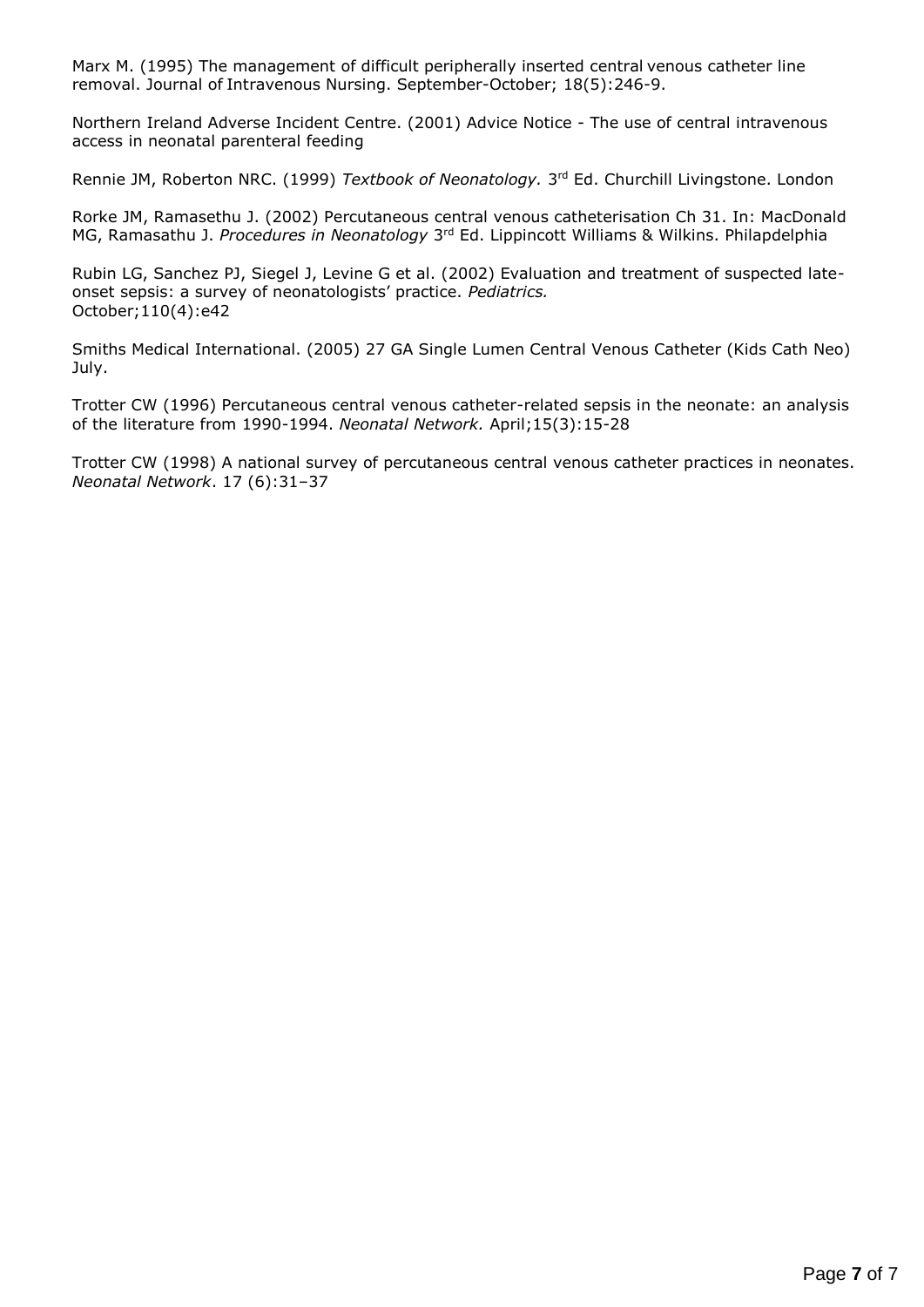# **Exceptional Circumstances Form**

(Appendix 1)

Form to be completed in the **exceptional** circumstances that the Trust is not able to follow ODN approved guidelines.

| Details of person completing the form:                   |                                                   |  |  |
|----------------------------------------------------------|---------------------------------------------------|--|--|
| Title:                                                   | Organisation:                                     |  |  |
| First name:                                              | Email contact address:                            |  |  |
| Surname:                                                 | Telephone contact number:                         |  |  |
| Title of document to be excepted from:                   |                                                   |  |  |
| Rationale why Trust is unable to adhere to the document: |                                                   |  |  |
| Signature of speciality Clinical<br>Lead:                | Signature of Trust Nursing / Medical<br>Director: |  |  |
| Date:                                                    | Date:                                             |  |  |
| Hard Copy Received by ODN<br>(date and sign):            | Date acknowledgement receipt sent<br>out:         |  |  |

Please email form to[:mandybaker6@nhs.net](mailto:mandybaker6@nhs.net) requesting receipt. Send hard signed copy to: Mandy Baker

> EOE ODN Executive Administrator Box 93 Cambridge University Hospital Hills Road Cambridge CB2 0QQ